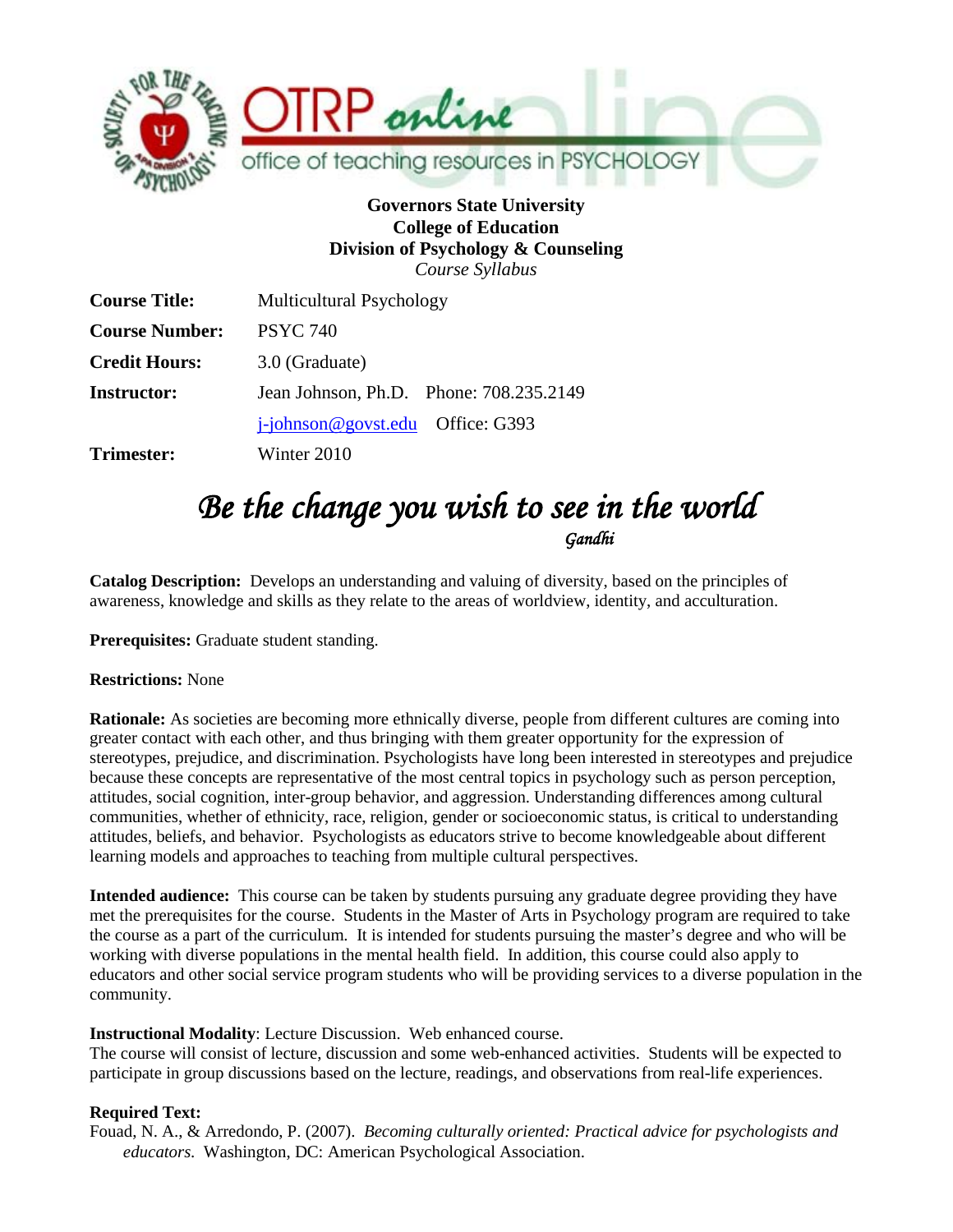#### **Expected Student Outcomes:**

Upon successful completion of this course, the learner should be able to:

- 1) Demonstrate a multicultural and global perspective on human development.
- 2) Demonstrate increased cultural awareness and sensitivity which includes subjective and objective perceptions of ethnic groups and the role culture plays in human and social behavior.
- 3) Identify and challenge traditional psychological theories limited to Western Culture.
- 4) Examine components related to ethnic and racial diversity, gender, disabilities and other multicultural issues.
- 5) Appreciate a multicultural perspective of mental health from a world-view.
- 6) Evaluate issues surrounding research and assessment of diverse populations.
- 7) Demonstrate flexibility in responding to a variety of behavioral and verbal stimuli of racial and ethnic clients.
- 8) Compare and contrast models, frameworks, and techniques to help increase skill levels in working with racial and ethnic group members.

*Classroom environment.* It is essential that our classroom be a place where everyone feels comfortable expressing their thoughts without fear of unduly critical or judgmental responses. I expect everyone to be respectful of the widely varied experiences and backgrounds presented by classroom members. Disrespect or discrimination on any basis, including but not limited to ethnicity, sex, sexual orientation, physical ability, class, religion, or value system, will not be tolerated. Similarly, disruptive behavior (including lateness) is also not acceptable.

My second expectation is that all of us do our best to engage with the course material. Among other things, this means that I very much hope that none of us will silence ourselves (in class or on assignments) because we are afraid of offending someone or otherwise saying something "wrong." While this may be a reasonable strategy elsewhere, in this class being "politically correct" rather than authentic deprives us and others of a potential learning opportunity (either from our comments directly or from the responses of others). Similarly, if someone (including me) says something that you find offensive, try your best to find a way to express how you feel, even if you think that you shouldn't feel that way. Both sensitivity and insensitivity can be occasions for insight, and, in a class like this, they're sometimes a necessary part of the learning process.

#### **Activities/Assignments:**

#### *Hate Web Quest Report (20 points)*

#### Go online and locate a "Hate site"

According to tolerance.org, "The wonder of the Internet has been tarnished by hundreds of Web sites that spew hate. Using the Net, hatemongers can now reach into the room of any child who has a home computer. Their sites are often deceptive. Many attempt to disguise their message under a veneer of respectability. They use manipulation and lies to make their ideas sound almost reasonable." Hate sites can focus on white supremacy, anti-Semitism, anti-Government fervor, religious hate, bigotry and/or intolerance. You can merely type "hate sites" into an internet search engine (Google, Yahoo. Etc.,), or here are a couple of places to start:

The Hate Directory Anti-Defamation League [http://www.tolerance.org/hate\\_internet/index.jsp](http://www.tolerance.org/hate_internet/index.jsp) <http://martinlutherking.org/>(Careful, this one may surprise you! You cannot use this for your report)

For your report, include the following:

- 1. The URL of the site.
- 2. A copy of the first page of the site (hit your print key and just select current page).
- 3. What type of hate/bias do you think is focused upon here?
- 4. Do you think the site is oriented towards: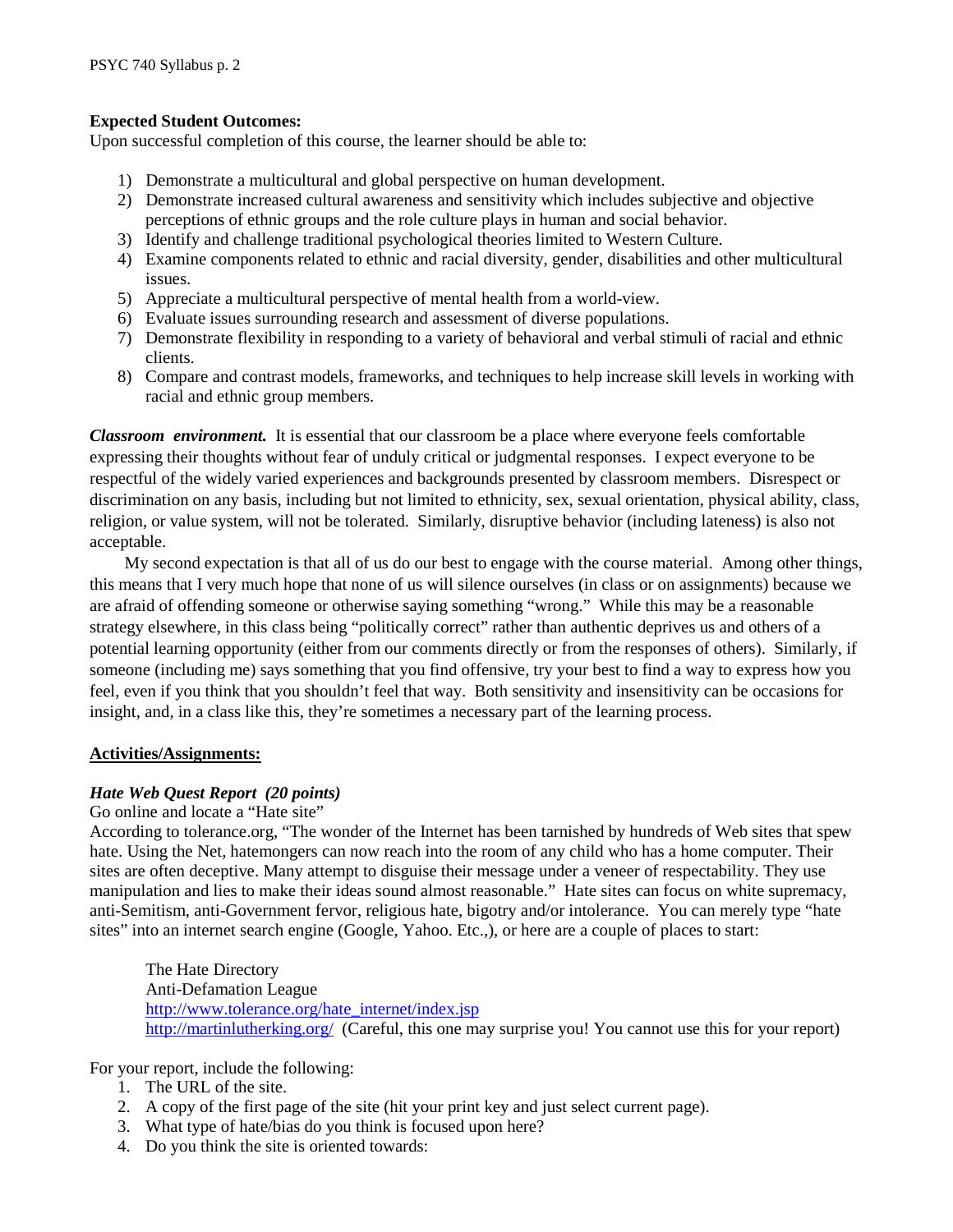- a. Adults or Children?
- b. People who already believe their message or is it a deceptive site that is attempting to disguise the message? (overt or covert?)
- 5. Do they discuss any sort of "research" or "data" to support their message?
- 6. What do you think should or can be done about this kind of site?
- 7. Be sure to note evidence (examples from the site) for the above conclusions you make.
- 8. Have a (one page MAX) handout (include the URL on it) with copies to share with your classmates and be ready to present your site to your classmates on the due date.

#### *Project Implicit Report (15 points)*

Project Implicit blends basic research and educational outreach in a virtual laboratory at which visitors can examine their own hidden biases. Project Implicit is the product of research by three scientists whose work produced a new approach to understanding of attitudes, biases, and stereotypes. The Project Implicit site [\(implicit.harvard.edu\)](https://implicit.harvard.edu/) has been functioning as a hands-on science museum exhibit, allowing web visitors to experience the manner in which human minds display the effects of stereotypic and prejudicial associations acquired from their socio-cultural environment

## The demonstration site for the **Implicit Association Test**:

#### <https://implicit.harvard.edu/implicit/>

Take one of the Demonstration (IAT) Tests and write at least 3 paragraphs on what you found. Be sure to note which of the demonstration tests you completed (i.e., skin tone, age, Native American, Arab-Muslim, Asian American, disability, weight, religion, sexuality, etc.). Or, if you decide not to take one of the tests, please write up your reasons for not doing so and make an "evaluation" of the site and how it may (or may not) add to diversity training in the social and behavioral sciences areas.

#### *"Competency Statement(s)" Paper (75 points)*

At the beginning of each chapter in your text for the course, you will find a set of "competency statements" that are derived from the *APA Guidelines on Multicultural Education, Training, Research, Practice, and Organizational Change for Psychologists* upon which the text (and each chapter) is based. The purpose of this assignment is to provide you with an opportunity to explore one or more of these competencies more in depth; both personally and empirically.

You will need to select one or more of the competencies from the text. Selecting more than one is not required and you may select ones from either the same or different chapters. You will then write a paper that first describes the statement(s) in terms of what it (they) mean and are focused upon and why they are important. You will then have a larger section on the empirical research supporting (or failing to support) the competency. The end of your paper will focus on personal ideas and a plan for yourself as to how you may be able to meet the competency as a psychologist, educator, researcher, or agent for change. A rubric with minimum requirements will be provided by the instructor.

You will be evaluated on both content and writing, so please take care to submit work that is as error-free as possible. Late papers may not be accepted without prior permission of the instructor and points will be deducted for each day late. All papers must be word-processed and double-spaced with a standard 12-pt. font, 1-inch margins, and follow APA format. You should have an APA style cover sheet with the course name, date, my name, your name, and the title of the paper. You should also have a reference page, properly citing any sources. There is a 15-page length limit (papers that are shorter than 5 pages typically do not receive a good grade) which will be strictly enforced. The cover sheet and the reference page(s) are not part of the 15-page length limit. You are required to submit your paper to me electronically and be aware that papers will be submitted to *Turnitin.com* for a plagiarism check.

## *Research Bias Report (20 points)*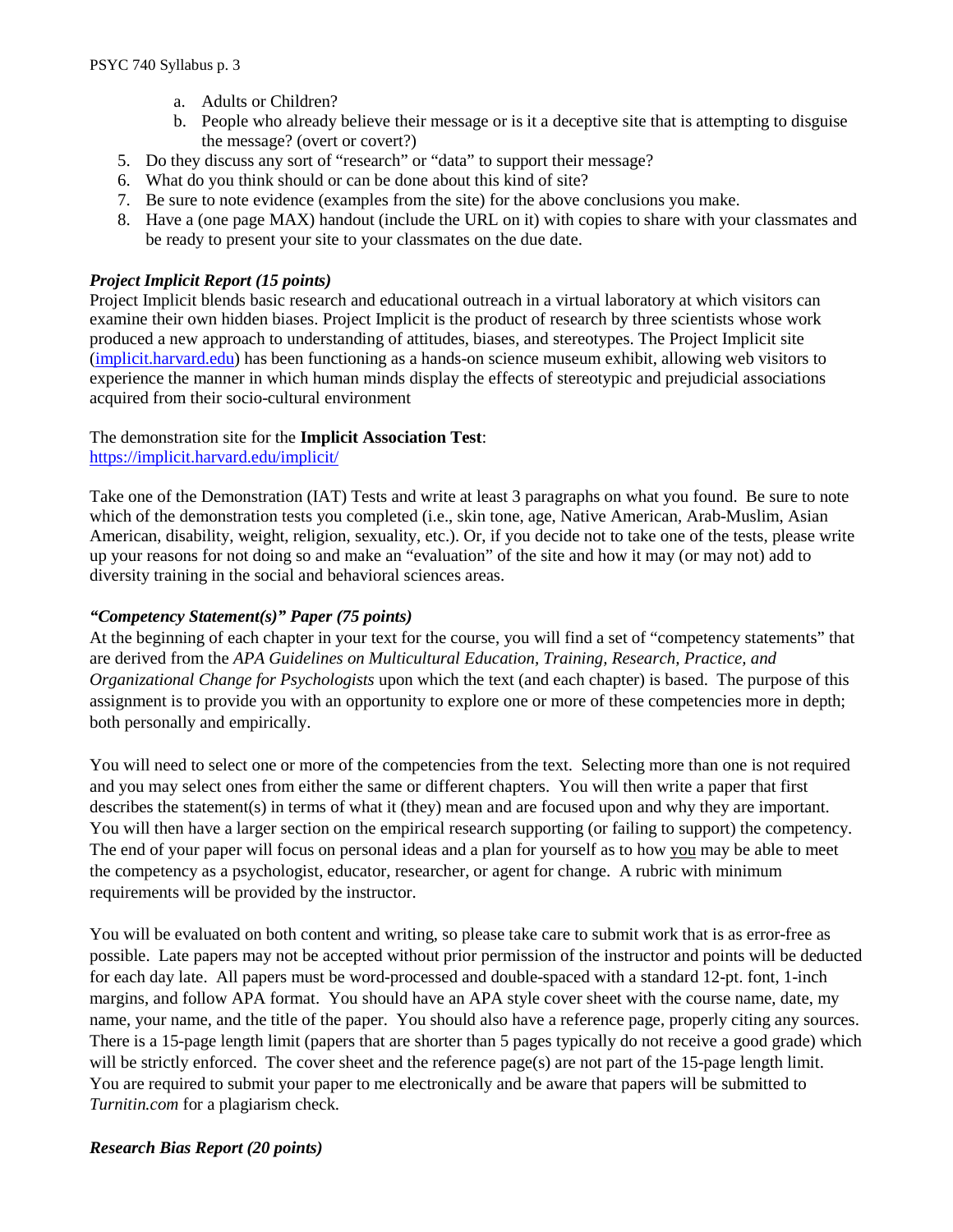Using the PSYCINFO database (I recommend looking for full text only), conduct a search and find **ONE RESEARCH ARTICLE** (dated 2003 or later) that meets at least ONE of the following criteria:

- Is psychological research developed in a "non-Western" context.
- Cross-cultural psychological research
- An ethnographic study
- Research focused upon one of the following "culture specific" disorders:

| amok              | brain fag | latah     |
|-------------------|-----------|-----------|
| ataque de nervous | dhat      | pibloktoq |
| bilis and colera  | hwa-byung | susto     |
| boufec dilerante  | koro      | zar       |

You will write up a report on the study that includes the following:

- **1.** A copy of the complete citation for the article**. I recommend you have me approve your article before you begin writing your report.**
- 2. In a paragraph or two, summarize this study. Include a description of the purpose of the study, participants, procedures, and results.
- 3. Answers to the following questions:
	- a. What social, cultural, political, historical, environmental, economic, or religious factors may have shaped the research focus of the study?
	- b. What possible biases/limitations were noted by the author(s)? Can you identify at least one more? Or, at least note strengths and weaknesses of their approach?
	- c. On page 81 of your text are the competency statements for psychologists as researchers. Note the main competency you feel this study addresses (or fails to address) and why you think it to be so.
	- d. Go to the APA International Affairs page [\(http://www.apa.org/international/](http://www.apa.org/international/)). Describe what you learned about the focus of psychology in a country other than your own.

## *Additional Activity Options (select One to complete: 20 points)*

#### **Option One: Diversity Movie Analysis**

Examine and analyze how the movie represents EITHER a specific course topic or a specific non-dominant ethnic or racial group. Make sure that your analysis doesn't just describe the media content but also integrates the content with concepts and materials covered in the course. Finally, your analysis should also discuss the implications of what you find. For example, you could discuss the implications of the movie in terms of how you might proceed if you were a psychologist and a character from the movie was coming to you for assistance.

## **Diversity Movies to Select From:\*\***

*Crash, American History X, Higher Learning, Monster's Ball, Hotel Rwanda, A Day Without a Mexican, The Laramie Project, Priest, Boys Don't Cry, The Crying Game, Tiptoes, North Country, Remember the Titans, School Ties, Antwone Fisher, The Joy Luck Club, Amistad, The Color Purple, Once Upon a Time…When We Were Colored, Roots, Grand Canyon, House of Sand and Fog, John Q, Barbershop, Boyz in the Hood, Guess Who's Coming to Dinner, Guess Who, Kissing Jessica Stein, The Outsiders, Whale Rider, Control Room, Spanglish, Smoke Signals, Real Women Have Curves,* 

\*\*A movie not on this list requires pre-approval from the instructor.

## **Option Two: Ethno-Racial Identity Autobiography**

The goal of this assignment is to explore your own ethno-racial identity. I am aware that this assignment may be difficult for some of you. Please feel free to discuss it with me if you get stuck or just feel like you could use some guidance. To help you get started, several suggestions are listed below. These are intended solely as suggestions. You are neither required to discuss these elements, nor are you limited to them.

- When, why, and how you first became aware of your race
- Influence of skin color or other physical characteristic attributed to race on your life
- Others' response to your skin color or other physical characteristic attributed to race
- Messages from family members about skin color or other physical characteristic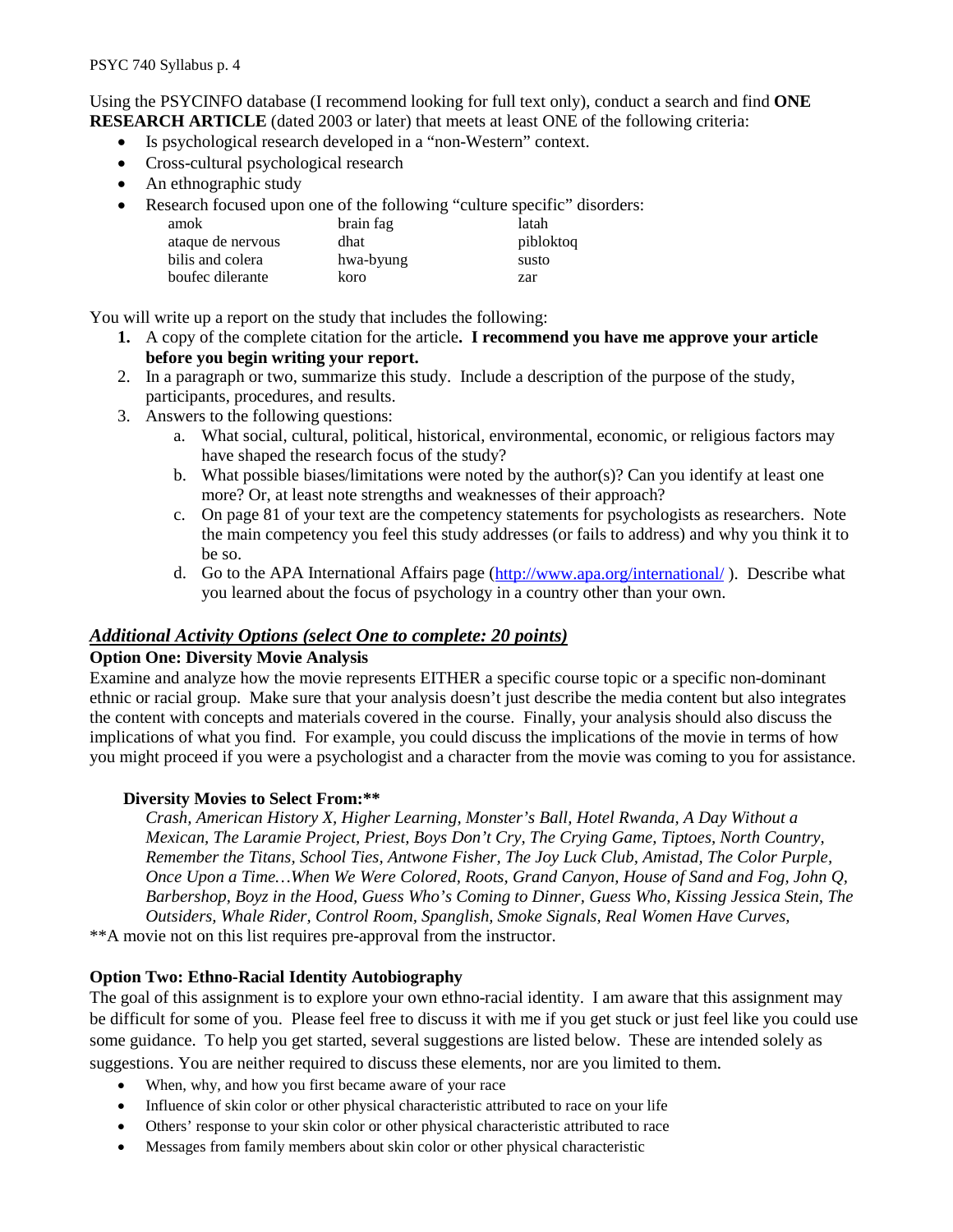- Family stories about your race, ethnic group, people of other races, or race in general
- Cultural environment in which you grew up and its effect on your ethnic identity
- Family's primary or secondary language
- Family's preferences for food, music, clothes, or activity
- Description of family members' relationships with one another
- Description of values, attitudes, and rules shared by family members
- Description of the role of religion
- Media and cultural messages about race
- Description of stereotypes associated with your ethnic group
- Friendships and other relationships within and apart from your own racial group
- Participation in groups or activities centered on race or racial issues
- Experiences with racism (as victim, as perpetrator, or as both)
- What it means to you (if anything) to identify with your ethno-racial group
- What you like and don't like about being a member of your ethno-racial group

#### **Option Three: "Multicultural Best Seller" Book Report**

From the list handed out at the beginning of class, you should select a "best-seller" to read. The list is not in APA format. It is in a format of alphabetical by title and therefore easier to find in bookstores, libraries, or online (i.e., Amazon.com). Most, if not all, of the books are available in paperback and are relatively inexpensive to purchase should you choose to do so. You should select a book that focuses upon a culture, race, religion, experience, or ethnicity different from your own. After reading the book (and our text), you will write a report (word-processed) that includes the following:

- A short (1-2 paragraph) summary of the book and the issue(s) raised within.
- How those issues were addressed (if at all) in the book.
- An evaluation of which APA Guidelines (or competency statements) the book may align with.
- At least one plan/idea as to how you as a professional (psychologist, educator, researcher, or change agent) might utilize this book in a positive constructive manner to improve your practice.

#### *In-Class/Group Exercises/Online Quizzes and Discussions (150 points)*

Some of the assignments listed below will incorporate an out-of-class component followed by an in-class or online discussion. Some of them will be completed as part of regular class.

Examples: Competency chapter Quizzes Pink Triangle Activity Norm Violations Activity

#### **Evaluation:**

| <b>Assignment</b>                   | Points (300 total) | Scale:       |
|-------------------------------------|--------------------|--------------|
| Hate Web Quest Report               | 20                 | 90%<br>A     |
| Project Implicit Report             | 15                 | 80%<br>B     |
| "Competency Statement(s)" Paper     | 75                 | C<br>70%     |
| <b>Research Bias Report</b>         | 20                 | 60%<br>D     |
| <b>Optional Activity</b>            | 20                 | $<60\%$<br>F |
| In-Class/Group and Online Exercises | 150                |              |